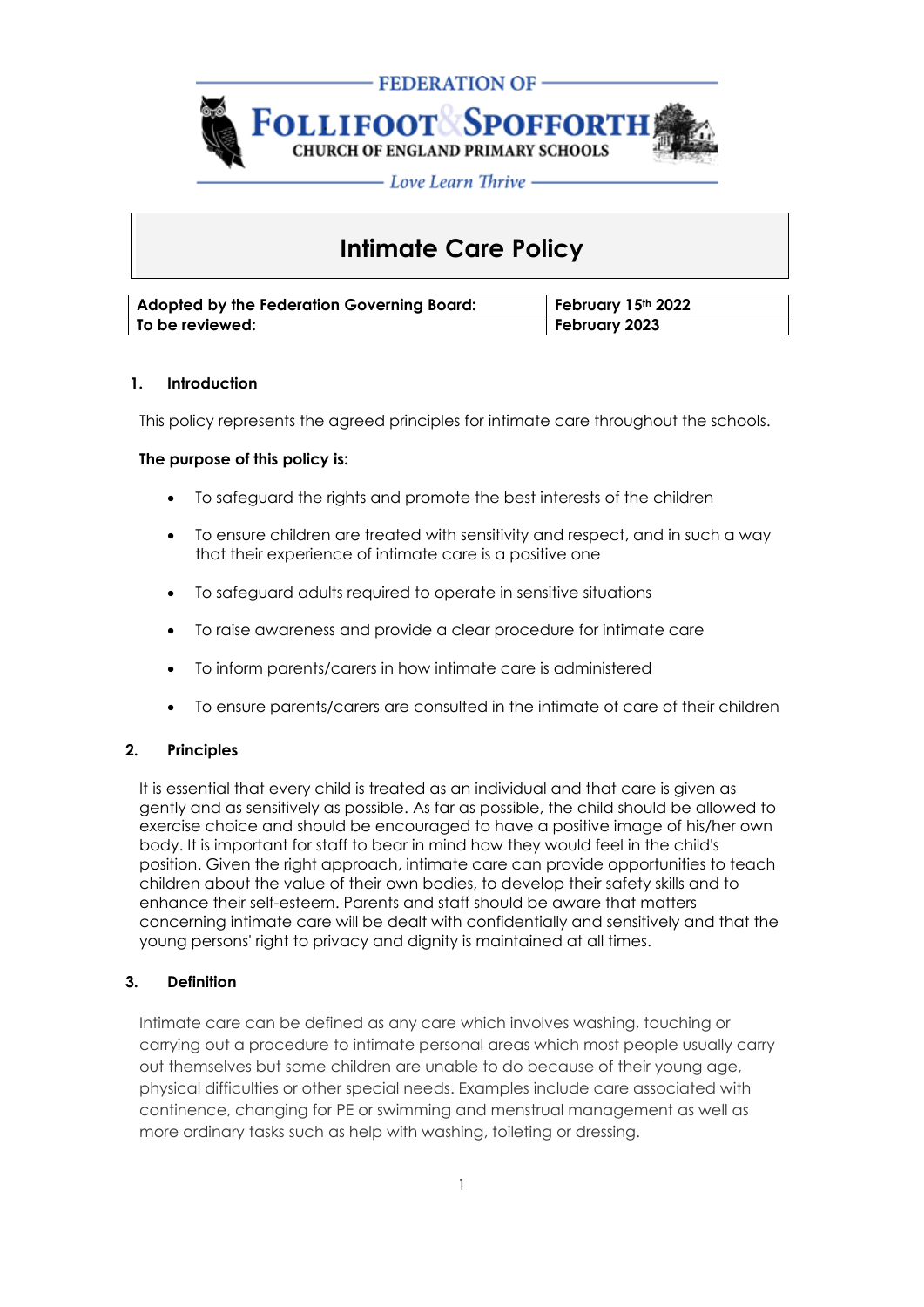#### **4. Best Practice**

#### **Supporting dressing/undressing**

Sometimes it will be necessary for staff to aid a child in getting dressed or undressed particularly in Early Years. Staff will always encourage children to attempt undressing and dressing unaided. Mobile phones and cameras must not be taken into the changing area and are checked into a safe store before changing commences.

#### **Providing comfort or support**

Children may seek physical comfort from staff (particularly children in Reception). Where children require physical support, staff need to be aware that physical contact must be kept to a minimum and be child initiated. When comforting a child or giving reassurance, the member of staff's hands should always be seen and a child should not be positioned close to a member of staff's body which could be regarded as intimate.

If physical contact is deemed to be appropriate staff must provide care which is suitable to the age, gender and situation of the child. If a child touches a member of staff in a way that makes him/her feel uncomfortable this can be gently but firmly discouraged in a way which communicates that the touch, rather than the child, is unacceptable.

#### **Medical procedures (See Policy on Medicines)**

If it is necessary for a child to receive medicine during the school day parents must fill out a permission form from the school office and discuss their child's needs with a member of staff before the school agrees to administer medicines or medical care. It must be made clear to parents that staff administration of medicines is voluntary.

#### **Any member of staff giving medicine to a pupil should check:**

- The pupil's name
- Written instructions provided by parents or doctor
- Prescribed dose
- Expiry date: Parents/Carers MUST take note of any expiry date and be made aware it is their responsibility to ensure medicines are replaced promptly.

Medicines should be kept in a secure place usually in the medical cabinet, not accessible to pupils: but arrangements must be in place to ensure that any medication that a pupil might need in an emergency is readily available. Where medicine is regularly given to children as part of their routine care, this should be referenced on the intimate care plan and training should be provided and regularly reviewed.

#### **Wetting and Soiling**

If a child wets him/herself the child is encouraged to wash him/herself and change into a spare pair of pants. Careful consideration will be given to each child's situation to determine how many carers might need to be present when a child is changed / cleaned. Where possible one child will be catered for by one adult, unless there is a sound reason for having two adults present. The attendance of two adults would occur when the child needs to be cleaned, therefore touched on intimate places.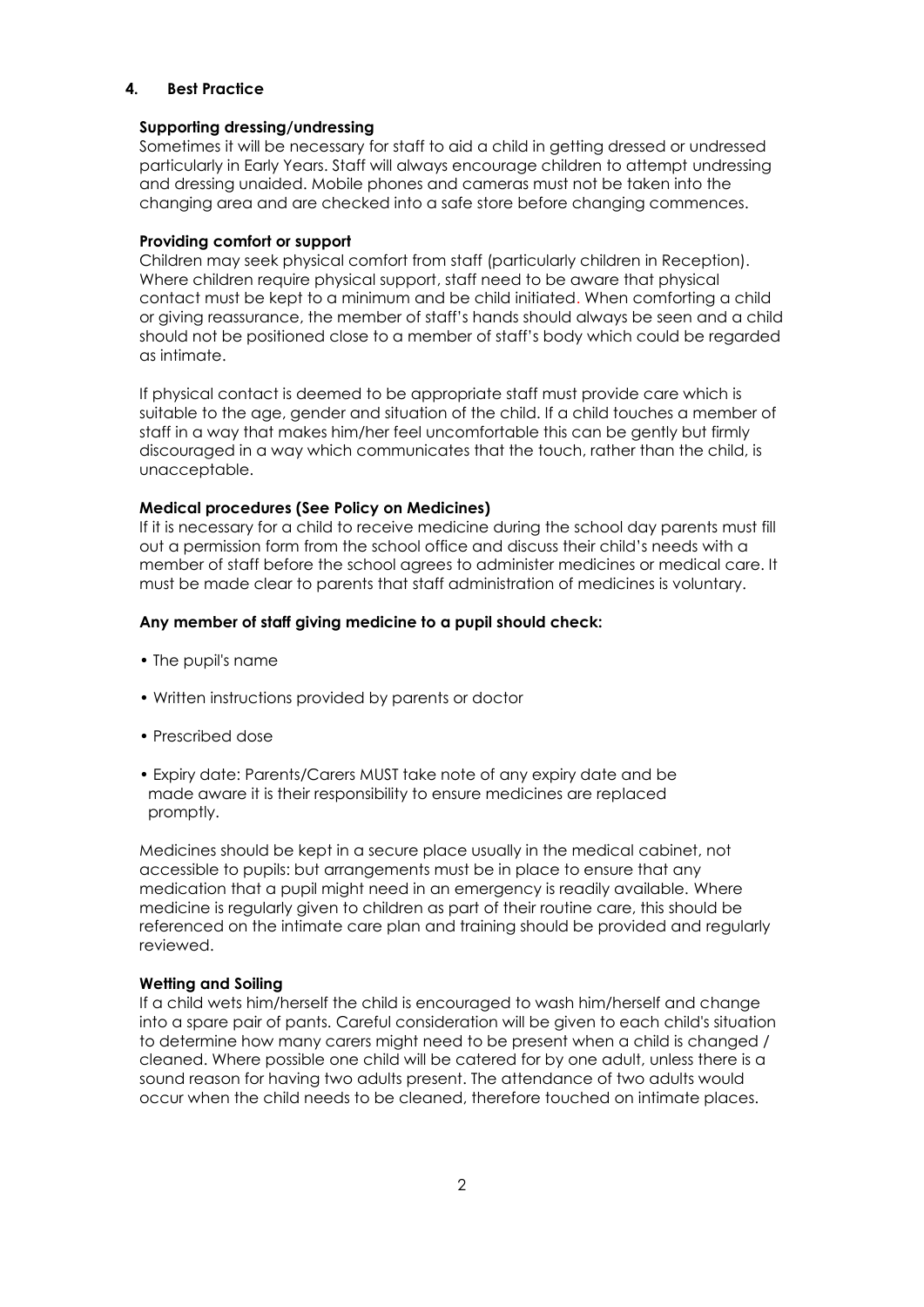#### **Out of school trips, clubs etc.**

Employees should take particular care when supervising pupils in the less formal atmosphere of a residential setting or after-school activity. Although more informal relationships in such circumstances tend to be usual, the standard of behaviour expected of staff will be no different from the behaviour expected within school. Staff involved in such activities should also be familiar with their school's/establishment's policy and all LA Guidance regarding out of school activities.

To ensure pupils' safety, increased vigilance may be required when monitoring their behaviour on field trips/ residentials etc. It is important to exercise caution so that a pupil is not compromised and the member of staff does not attract allegations of overly intrusive or abusive behaviour.

On occasions (field trips/days out, etc.) some pupils might be short of funds and would embarrassed or singled out if this were known. It would be acceptable for a member of staff to subsidise a child, provided that this was disclosed to colleagues.

Meetings with pupils away from the school premises where a chaperone will not be present are not permitted unless specific approval is obtained from the head teacher or other senior colleague with delegated authority. Staff should not place themselves in a position where they are in a vehicle, house or other venue alone with a child. If staff come into contact with pupils whilst off duty, they must behave as though in their professional role and not give conflicting messages regarding their own conduct.

#### **Protection for staff**

Members of staff need to have regard to the danger of allegations being made against them and take precautions to avoid this risk.

These should include:

- Ensure there are is an agreed intimate care plan in place which has taken into account the views of staff and the pupil and has been shared with parents
- Gaining a verbal agreement from another member of staff that the action being taken is necessary
- Encourage the child to be as independent as possible using verbal instructions and encouragement to develop this
- Where possible support in ways that minimise physical contact e.g. holding clothing for pupils to step into rather than putting items on them
- Ensure on each occasion the pupil is comfortable with the support being provided
- Allow the child, wherever possible, to express a preference to choose his/her carer and encourage them to say if they find a carer to be unacceptable
- Allow the child a choice in the sequence of care
- Be aware of and responsive to the child's reactions
- Full training when giving regular medication as part of routine care.

#### **Protection for children**

All staff at **Spofforth & Follifoot Church of England Primary School** are DBS (enhanced) checked on application and cannot undertake tasks within school until all checks are completed satisfactorily. The DBS's aim is to help organisations in the public, private and voluntary sectors by identifying candidates who may be unsuitable to work with children or other vulnerable members of society. Personal and professional references are also required and unsuitable candidates are not permitted to work within the school. All those working with children should be closely supervised throughout a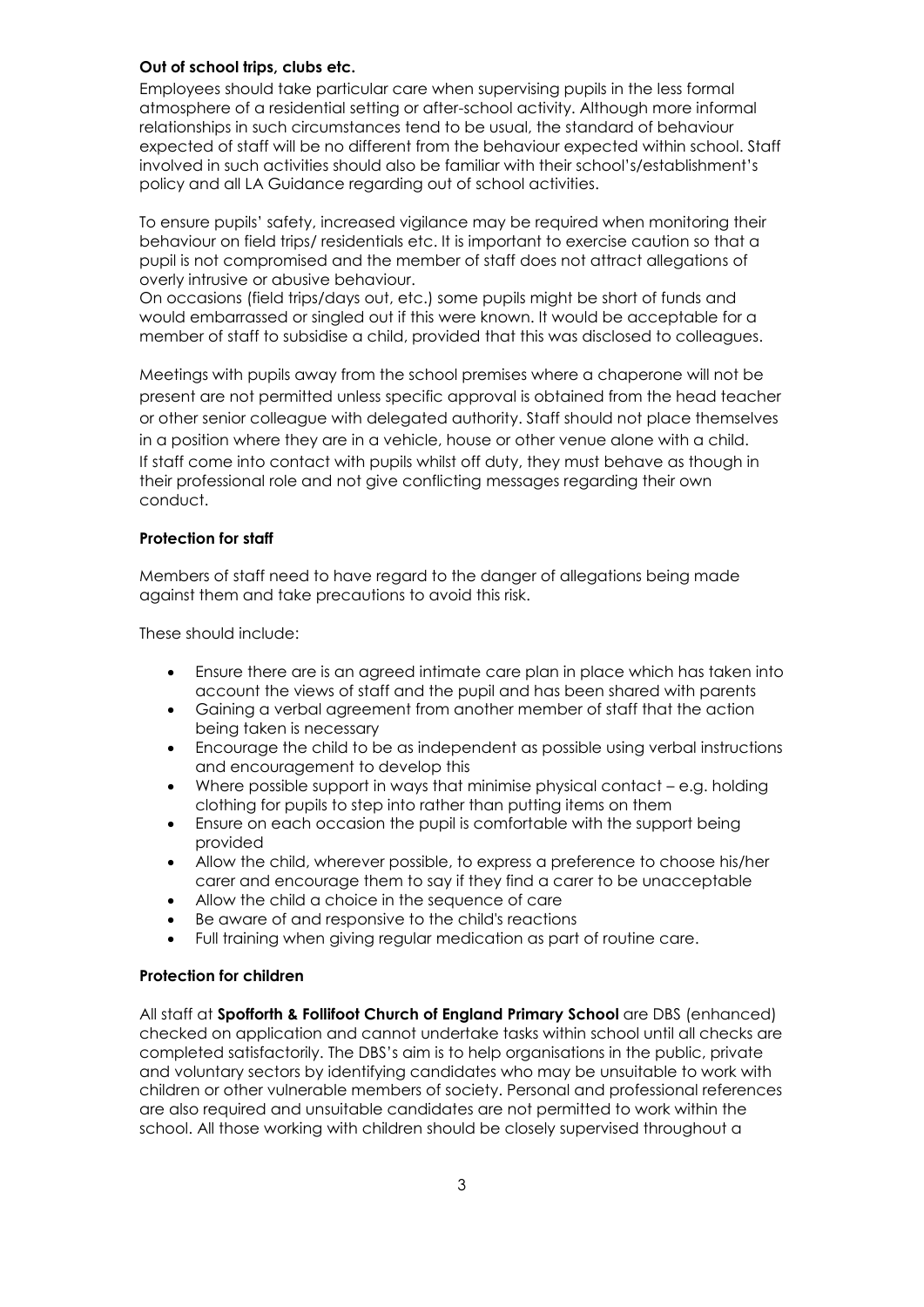probationary period and should only be allowed unsupervised access to children once this has been completed to their supervisor's satisfaction. It is not appropriate for volunteers to carry out intimate care procedures.

# **5. Children with SEND**

Some children with SEND may require intimate care beyond early years and throughout school. Where this is required, staff will meet with parents to write a personalised intimate care plan. Where possible, a named member of staff will be responsible for a child's intimate care.

**February 2022**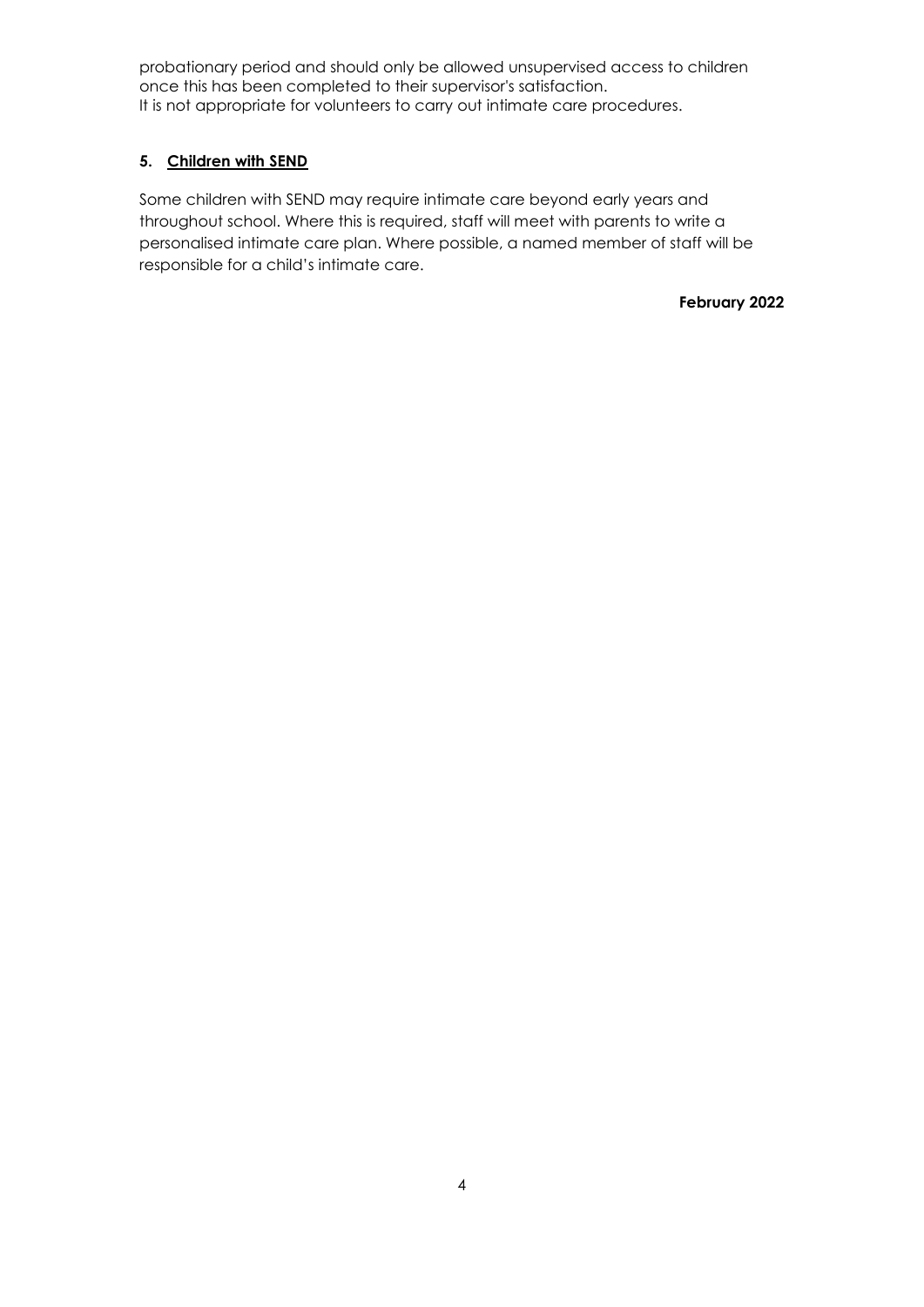

# **Intimate Care Plan**

| Name:                           | Date:          | <b>Class:</b> |
|---------------------------------|----------------|---------------|
|                                 |                |               |
|                                 |                |               |
| Name of support staff involved: | Date of record |               |
|                                 |                |               |
|                                 |                |               |
|                                 |                |               |

| Nature of intimate care required:                           |                      |  |
|-------------------------------------------------------------|----------------------|--|
|                                                             |                      |  |
|                                                             |                      |  |
|                                                             |                      |  |
|                                                             |                      |  |
|                                                             |                      |  |
| Agreed procedures for administering the required care:      |                      |  |
|                                                             |                      |  |
|                                                             |                      |  |
|                                                             |                      |  |
|                                                             |                      |  |
|                                                             |                      |  |
| Resources required (to be provided by the parent or carer): |                      |  |
|                                                             |                      |  |
|                                                             |                      |  |
|                                                             |                      |  |
|                                                             |                      |  |
| <b>Support required</b>                                     |                      |  |
|                                                             | Frequency of support |  |
|                                                             |                      |  |
|                                                             |                      |  |
|                                                             |                      |  |
|                                                             |                      |  |
|                                                             |                      |  |
|                                                             |                      |  |
|                                                             |                      |  |
|                                                             |                      |  |